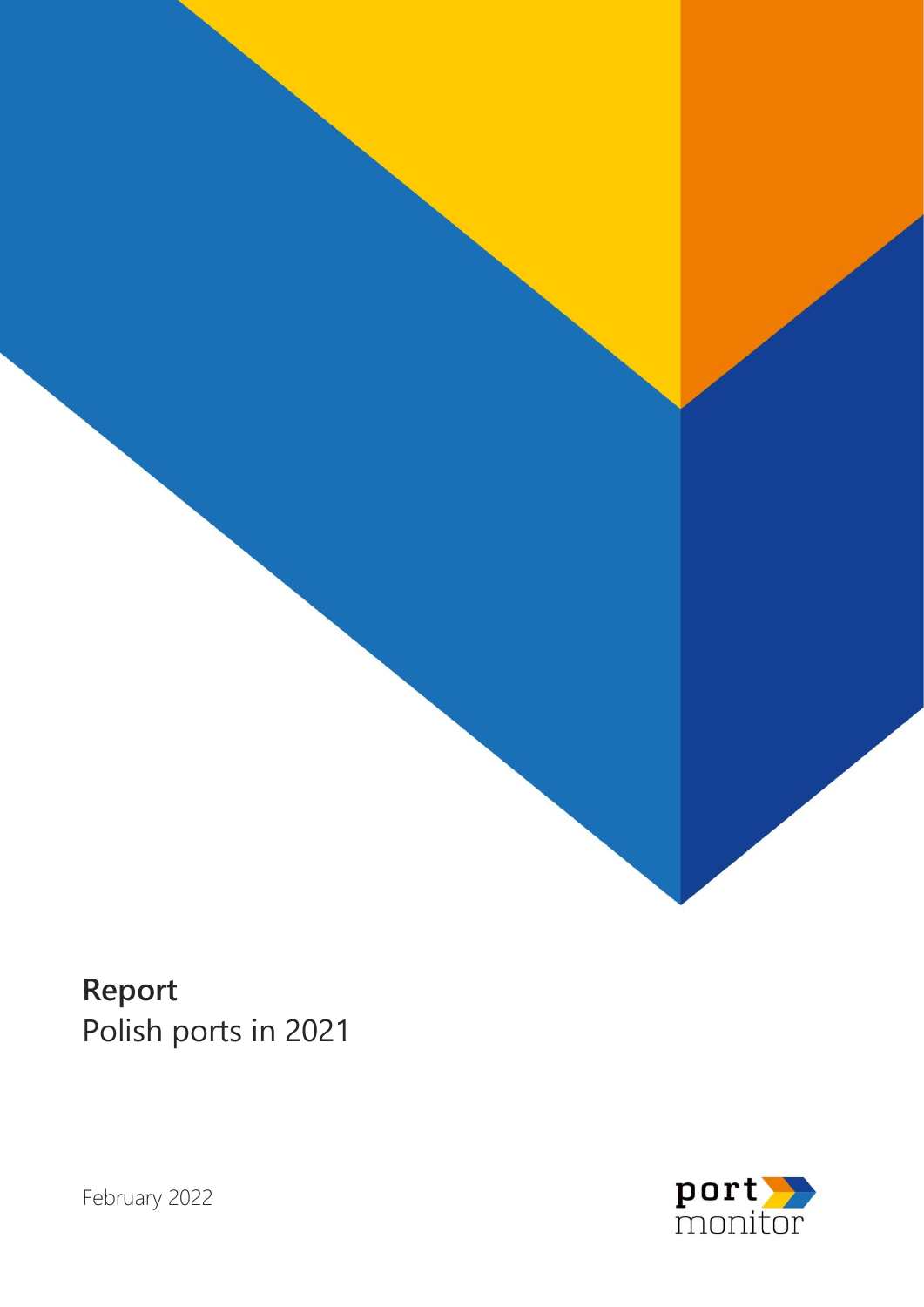### **Summary**

- In 2021, Polish ports (Gdansk, Gdynia, Szczecin-Swinoujscie) handled a total of over 113 million tonnes of cargo, an increase of 8.9% compared to 2020. Ports also recorded an increase compared to the year before the pandemic (+4.5% compared to 2019).
- All analysed ports recorded an increase in total cargo turnover. For the Port of Gdansk, the increase was special - the port handled over 53 million tonnes, which allowed it to advance to the third position among the largest Baltic ports, ahead of the Port in Primorsk.
- A large increase was recorded in general cargo (+4.8 million tonnes) and fuel (+6.2 million tonnes) - especially noticeable in the Port of Gdansk (+5.2 million tonnes) and in the Port of Gdynia (+0.7 million tonnes). The good result of the Port of Gdynia is due to the expansion of the Fuel Depot in Gdynia Debogorze.
- Container turnover in 2021 increased by 270 166 TEU (+9.3%). For the Port of Gdansk, 2021 brought a promotion to the leading position in container handling, ahead of Port of St. Petersburg. An increase in container handling was also recorded by the Port of Gdynia. In 2021 port gained new feeder and ocean connections.
- A good year for the ro-ro sector. In the ro-ro cargo segment, volumes increased compared to 2020 (+10.9% in freight units and +13.4% in passenger cars). At the Port of Gdansk and Szczecin-Swinoujscie, the values from 2021 exceeded the results from 2019.
- Last year brought an increase in passenger service in regular ferry traffic. In 2021, all Polish ports handled 1.6 million passengers, which indicates an increase of nearly 12% compared to 2020, but the number of passengers still differs from the number of passengers served in 2019. In 2021, there was a decrease in passenger traffic by 272 thousand passengers in comparison to 2019. Polish ports are not isolated - most Baltic ports have not yet recorded a return to prepandemic values.
- In 2021, a slightly higher number of cruise ship calls was observed, as well as the number of tourists in ports compared to 2020. However, the ongoing pandemic and the related restrictions have not allowed the market to rebuild and return to pre-pandemic figures. Only 13 cruisers were served in the largest Polish port handling cruise traffic - the Port of Gdynia.

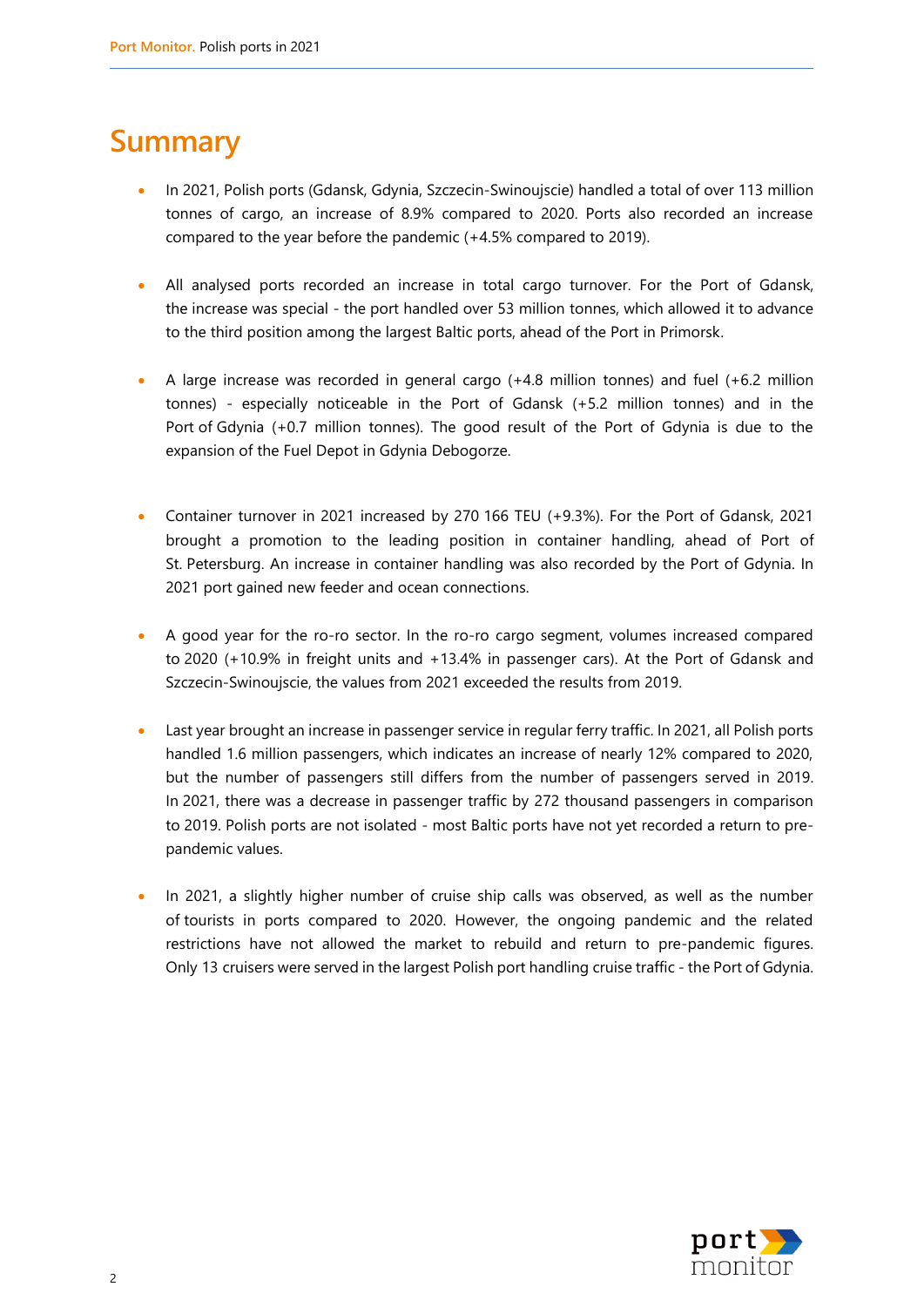## **Operational results of the Polish seaports in 2021**

In 2021, Polish ports handled a total of 113.1 million tonnes of cargo, which means an increase by 8.9% compared to 2020 (Table 1). It is worth noting that total cargo turnover also increased by 4.5% compared to 2019.

|                                     | 2016   | 2017     | 2018    | 2019    | 2020    | 2021    | <b>Change</b><br>2020/19 |
|-------------------------------------|--------|----------|---------|---------|---------|---------|--------------------------|
| <b>Port of Gdansk</b>               | 37 289 | 40 614   | 49 032  | 52 154  | 48 038  | 53 213  | 10.77%                   |
| <b>Port of Gdynia</b>               | 19 536 | 21 2 2 5 | 23 4 92 | 23 957  | 24 6 62 | 26 686  | 8.21%                    |
| <b>Port of Szczecin-Swinoujscie</b> | 24 113 | 25 4 24  | 28 3 14 | 32 175  | 31 178  | 33 2 20 | 6.55%                    |
| Total                               | 80 938 | 87 263   | 100838  | 108 286 | 103878  | 113 118 | 8.90%                    |

**Table 1. Turnover in the biggest Polish seaports in years 2016-2021 (thousands of tonnes)**

The largest increase was recorded by the Port of Gdansk, which advanced to the third position on the Baltic Sea in 2021, ahead of the Russian Port of Primorsk. The port's good result is due to the increased handling of liquid fuels and general cargo. The volume of cargo turnover in 2021 in the Port of Gdansk also increased compared to the pre-pandemic data (+2.0% compared to 2019). For the Port of Gdynia and the Port of Szczecin-Swinoujscie, last year also brought an increase in cargo handling (Port of Gdynia +8.21% yoy and Port Szczecin-Swinoujscie +6.6% yoy). The values obtained in 2021 also exceeded the results from 2019, respectively by over 11% at the Port of Gdynia and by 3.3% at the Port of Szczecin- Swinoujscie.

Increases were recorded only in 3 cargo groups out of the seven analysed. There was a significant increase in fuel handling (+6.2 million tonnes, +30.6% yoy) and general cargo (+4.8 million tonnes, +8.9% yoy). The ports also achieved an increase in timber handling (+0.26 million tonnes, but the turnover in the analysed cargo group had a small share in the total turnover of Polish ports (0.4% in 2021).

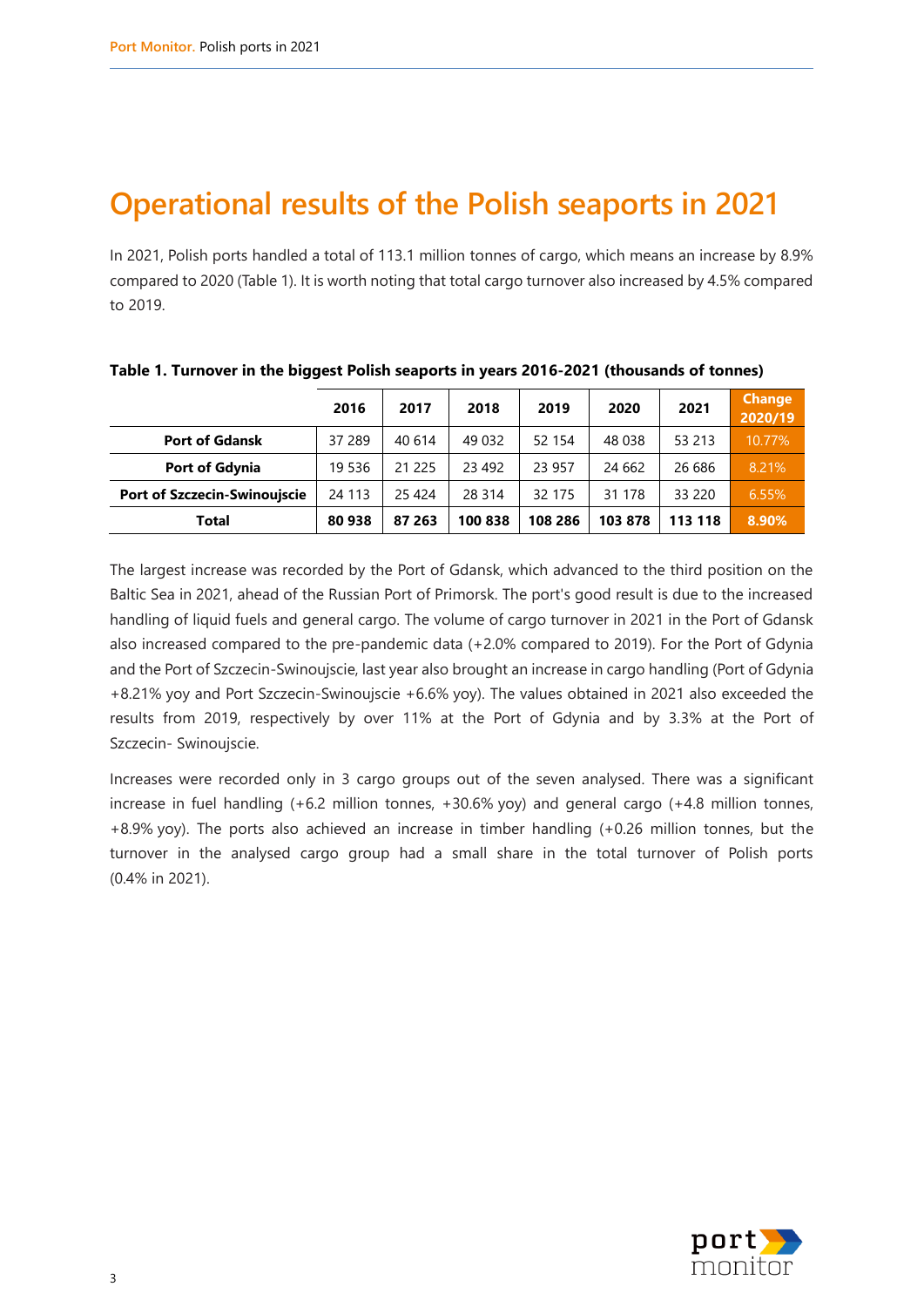

### **Figure 1. The cargo volumes in the largest ports in the Baltic Sea in 2020 and 2021 (thousands of tonnes)**

As for liquid fuels, Polish ports in total handled 26,650.6 thousand tonnes of this type of cargo, which was 30.6% higher than in 2020. All major Polish ports recorded increases. At the Port of Gdansk, which is the largest fuel port in Poland, 18,884.6 thousand tonnes of liquid fuels were handled. This was a result 37.9% higher than in 2020, when fuel turnover collapsed by over 21% compared to 2019 as a result of the pandemic. A very large increase in the Port of Gdynia (+42.0% yoy) is related to the expansion of the Fuel Depot in Gdynia Dębogorze, connected by a direct pipeline to the Liquid Fuel Reloading Station at the Port of Gdynia. Recently, the infrastructure in Dębogorze has increased by two tanks.

Positive changes also took place in the volume of cargo handling in the general cargo group (4.8 million tonnes, +8.9% yoy). The largest nominal increase took place at the Port of Gdansk (+1.2 million tonnes, +5.4% yoy) and this is due to increased container turnover.

On the other hand, there was an impressive growth in percentage terms in the Port of Gdynia (+2.1 million tonnes, +14.8% yoy) - both owing to increased turnover in the ro-ro cargo and container handling. For the Port of Szczecin-Swinoujscie, the recovery in this sector is the result of increased ferry cargo handling (ferry cargo turnover increased by 10.6% yoy and by 7.8% compared to 2019).

Timber handling in Polish ports in 2021 increased by 120.9% and reached the level of 480.9 thousand tonnes. The turnover in this cargo group increased in each of the three main Polish ports: Port of Gdansk (+798.3%), Port of Gdynia (+150.6%), Port of Szczecin-Swinoujscie (+14.3%). The increases reflect the recovery in the timber market after 2020.

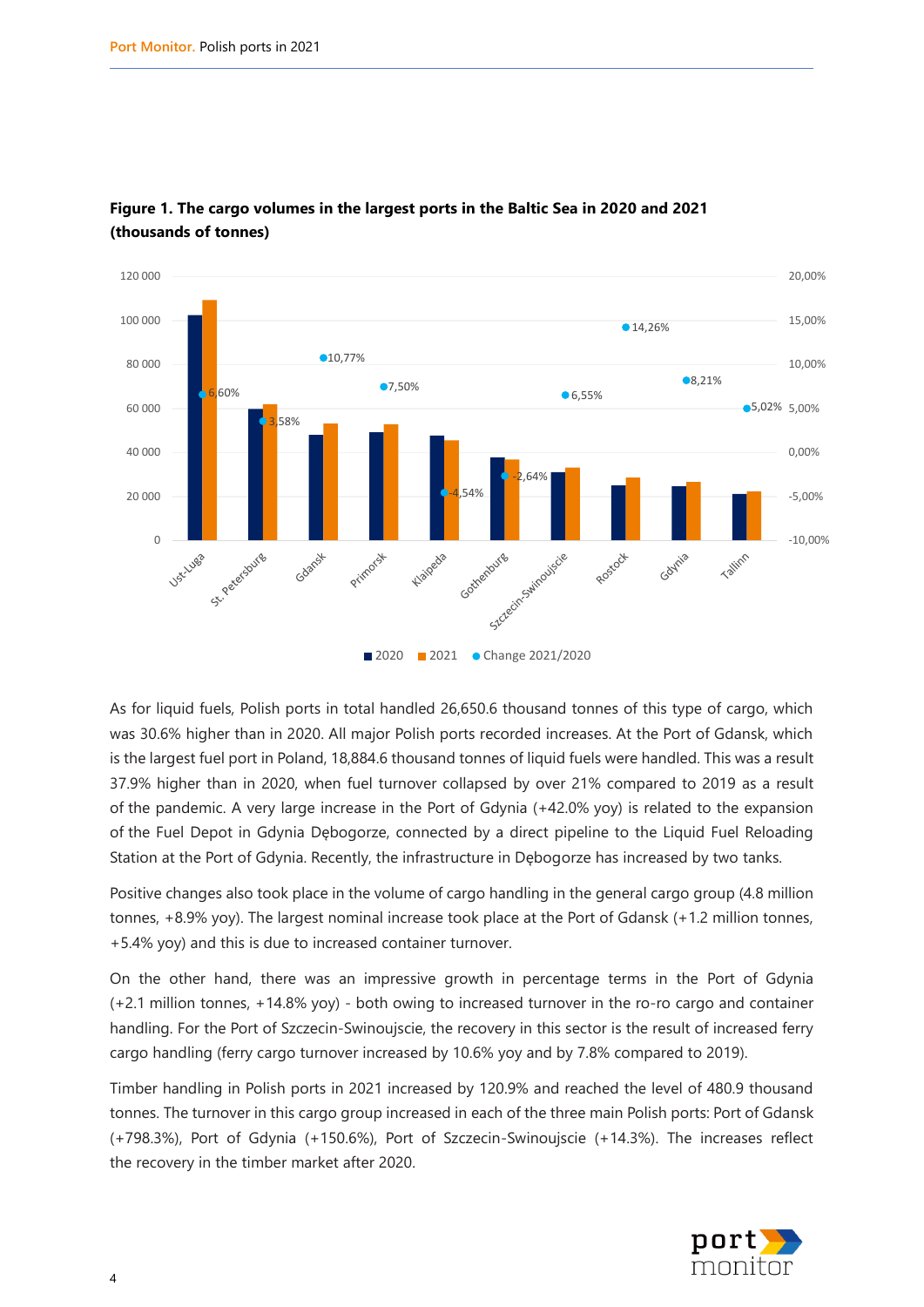In the remaining four cargo groups, the total turnover decreased. The largest decrease took place in the coal and coke group. In this group, declines were recorded by the Port of Gdansk (-15.3%) and the Port of Gdynia (-26.3%), while the turnover in the Port of Szczecin-Swinoujscie increased (+11.8%). Ultimately, however, the total turnover of Polish ports in this cargo group decreased by 10.2%.

It should be noted, however, that the first and second half of the year were different in terms of coal handling in Polish ports, and the final result of coal turnover in the entire year 2021 was influenced by a large decline in the second half of the year compared to the corresponding period of 2020. Major turbulences in global coal markets and a significant increase in the prices of this raw material contributed to the reduction of coal imports to Poland, and this affected port turnover. In the second half of 2021, coal prices on the Polish market were much lower than on global markets. This is mainly due to the fact that domestic coal producers with the largest recipients have signed long-term contracts, and their prices are usually agreed in advance for the entire year.

After the record-breaking 2020 year for Polish ports in terms of grain turnover, the handling of this group decreased by 7.3% in 2021 to the level of 8,163.7 thousand. tonnes. However, this result was still 59.0% higher than that recorded in 2019. The Port of Gdynia and the Port of Szczecin-Swinoujscie recorded declines, respectively: -12.3% yoy and -4.8% yoy. At the Port of Gdansk, on the other hand, turnover in this cargo group increased (+7.6% yoy).

In 2021, ore handling decreased by 4.8% to 2,111.2 thousand tonnes compared to 2020. The overall decline was due to reduced turnover in this cargo group in the Port of Gdansk (-58.6% yoy), while at the Port of Szczecin-Swinoujscie, handling increased (+12.2% yoy). The Port of Gdynia does not handle this cargo group.

In 2021, turnover in other bulk cargo group also decreased. In total, main Polish ports handled 8,957.7 thousand tonnes of other bulk, which indicated 3% decrease in comparison to 2020. Two ports recorded declines: the Port of Gdansk (-5.8% yoy) and the Port of Szczecin-Swinoujscie (-5.3% yoy), while the Port of Gdynia turnover in other bulk cargo group increased (+9.3% yoy).

| Cargo<br>group       | <b>Port of Gdansk</b> |                            | Port of Gdynia |                            | <b>Port of Szczecin-</b><br><b>Swinoujscie</b> |                            | <b>Total</b> |                            |
|----------------------|-----------------------|----------------------------|----------------|----------------------------|------------------------------------------------|----------------------------|--------------|----------------------------|
|                      | 2021                  | <b>Change</b><br>2020/2019 | 2021           | <b>Change</b><br>2020/2019 | 2021                                           | <b>Change</b><br>2020/2019 | 2021         | <b>Change</b><br>2020/2019 |
| Coal and<br>coke     | 4795.8                | $-15.25%$                  | 1 241.4        | $-26.33%$                  | 2858.2                                         | 11.77%                     | 8 8 9 5 4 0  | $-10.16%$                  |
| Ore                  | 221.1                 | $-58.61%$                  | 0.0            | $+/-0%$                    | 1890.1                                         | 12.21%                     | 2 111.20     | $-4.85%$                   |
| Other<br><b>bulk</b> | 4 2 7 3 .1            | $-5.75%$                   | 1 709.4        | 9.28%                      | 2975.2                                         | $-5.25%$                   | 8957.70      | $-3.03%$                   |
| Grain                | 1612.6                | 7.57%                      | 4 7 6 4 9      | $-12.26%$                  | 1786.2                                         | $-4.77\%$                  | 8 163.70     | $-7.29%$                   |
| Timber               | 106.9                 | 798.32%                    | 255.1          | 150.59%                    | 118.9                                          | 14.33%                     | 480.90       | 120.90%                    |
| General<br>cargo     | 23 318.5              | 5.47%                      | 16 199.5       | 14.82%                     | 18 340.9                                       | 8.69%                      | 57 858.90    | 8.98%                      |
| <b>Fuels</b>         | 18 884.6              | 37.93%                     | 2 5 1 5 9      | 41.96%                     | 5 2 5 0 . 2                                    | 6.24%                      | 26 650.70    | 30.60%                     |
| Total                | 53 212.5              | 10.77%                     | 26 686.2       | 8.21%                      | 33 219.7                                       | 6.55%                      | 113 118.40   | 8.90%                      |

#### **Table 2. Handling structure in ports of Gdansk, Gdynia and Szczecin-Swinoujscie in 2021 (thousands of tonnes)**

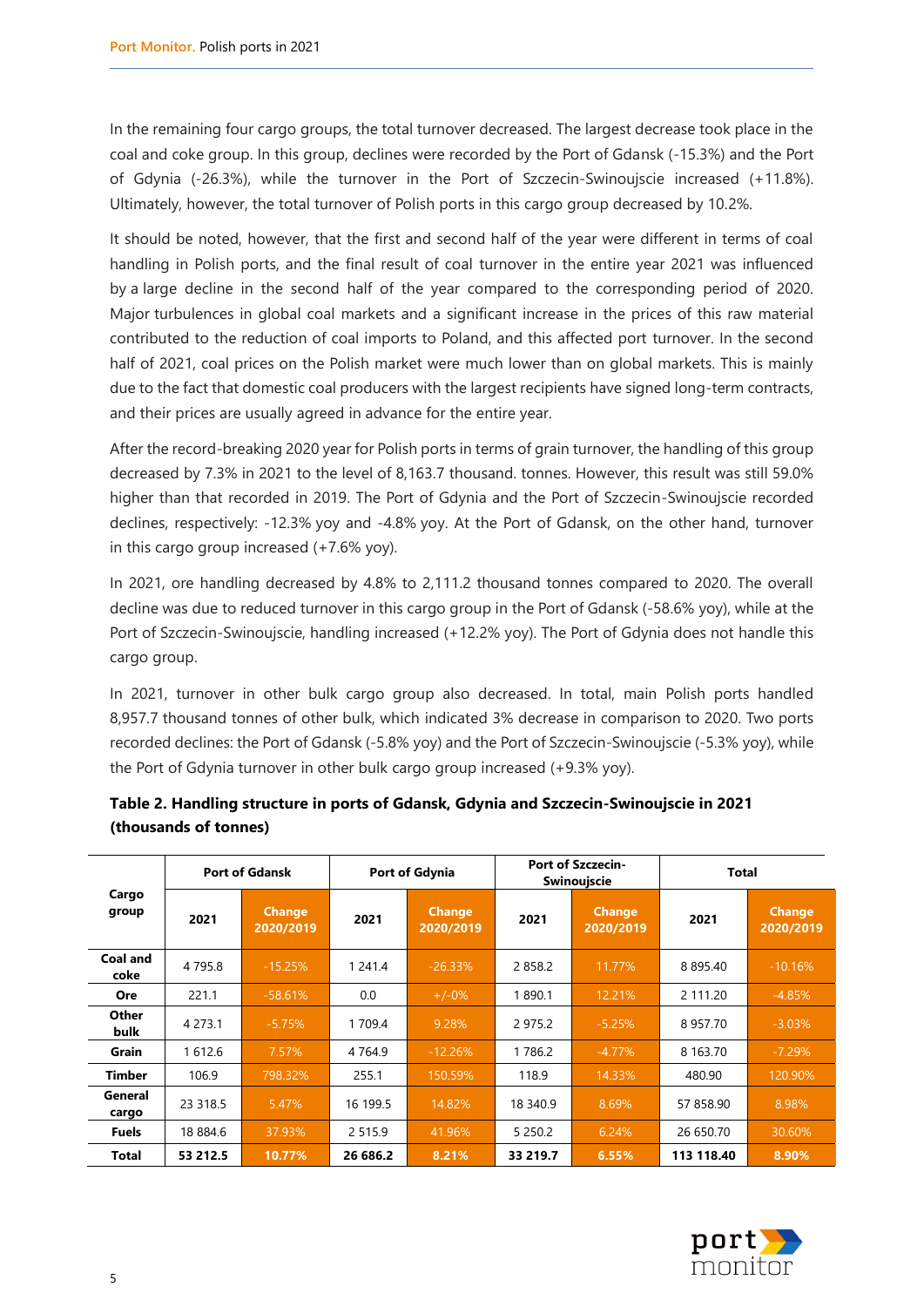In 2021, the share of liquid fuels in the cargo structure of Polish ports increased (+4 pp). The share of coal and coke decreased to the level of 8% (-2 pp compared to 2020) - Figure 2.



**Figure 2. The structure of cargo handled in the main ports in Poland in 2020 and 2021**

### **Containers**

Last year, Polish ports handled over 270 thousand TEU more (+9.3%) than in 2020. The results of the ports were also by almost 140 thousand TEU higher than in the record-breaking 2019. The growth in container handling was influenced by the increase in world consumption and the implementation of government policies aimed at increasing economic activity.

Currently, the Port of Gdansk is the largest container port in the Baltic Sea. In 2021, for the first time, the port's annual performance was higher than that of Port of St. Petersburg. The good result is due to the turnover in the DCT terminal. In 2021, the DCT terminal handled a record number of over 2.09 million TEU, which is 9.3% higher than in 2020 and almost 2% higher than in the last year before the pandemic.

The Port of Gdynia also recorded high results. The increase in container handling in the Port of Gdynia was influenced by the launch of new feeder and ocean connections. In February 2021, the Port of Gdynia gained a connection with the port of Hamburg and Bremerhaven served by Maersk. Ships call at the BCT terminal, and then at the ports of the Mediterranean Basin (including Turkey, Tunisia and Algeria). On the other hand, since March last year, ships from the Viasea operator as part of the Gdynia-Oslo-Klaipeda weekly connection, as well as the Unifeeder operator connecting Gdynia with Great Britain, call at the BCT terminal. Due to the growing interest in sea transport to Great Britain after Brexit, in June Containerships launched a connection from the ports of Gdynia and Klaipeda with British Teesport and Tilbury. Among the oceanic connections from / to the Port of Gdynia there is a connection of the MSC operator connecting Gdynia with the Port of Rades in Tunisia as well as India and Pakistan (calling the BCT terminal) and the transatlantic connection of the shipowner Hapag-Lloyd - cargo flows from the GCT terminal directly to North American ports. Both connections are dedicated to Polish exports. Last year turned out to be a record year for the BCT terminal in Gdynia, 573,784 TEU were handled. The GCT terminal also recorded an increase in cargo handling to 411,038 TEU.

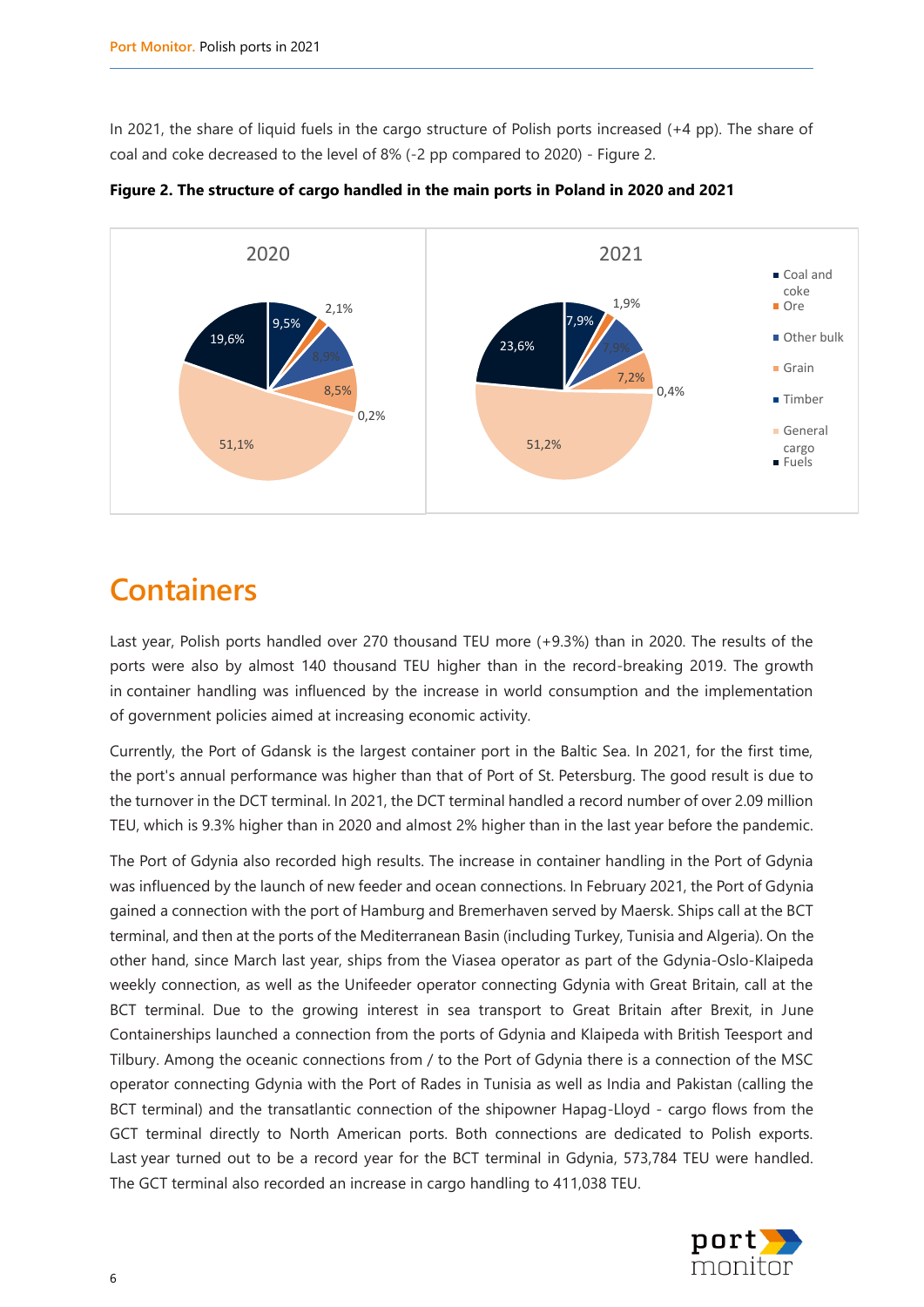The only port with a drop in container handling compared to 2020 is the Port of Szczecin-Swinoujscie (- 4,676 TEU, -5.39% yoy). However, the port's results are higher than those obtained in 2019.

|                                                | 2016      | 2017          | 2018      | 2019      | 2020      | 2021      | <b>Change</b><br>2021/20 |
|------------------------------------------------|-----------|---------------|-----------|-----------|-----------|-----------|--------------------------|
| <b>Port of Gdansk</b>                          | 299 373   | 1 580 508     | 1 948 974 | 2 073 215 | 923 785   | 2 117 829 | 10.09%                   |
| <b>Port of Gdynia</b>                          | 642 195   | 710 698       | 803 871   | 896 968   | 905 121   | 985 919   | 8.93%                    |
| <b>Port of Szczecin-</b><br><b>Swinouiscie</b> | 90 869    | 93 579        | 81 451    | 76 143    | 86816     | 82 140    | $-5.39%$                 |
| <b>Total</b>                                   | 2 032 437 | 2 3 8 4 7 8 5 | 2 834 296 | 3 046 326 | 2 915 722 | 3 185 888 | 9.27%                    |

**Table 3. Container handling in the biggest Polish seaports in years 2016-2021 (TEU)**

# **Ro-ro ferry traffic**

Last year, handling of freight units in Polish ports increased by 10.9% yoy. All ports recorded an increase in service of both passenger cars and freight units. Moreover, at the Port of Gdansk and Szczecin-Swinoujscie, the figures from 2021 exceeded the results from 2019. In the case of the Port of Gdynia, handling of cars and freight units returned to the values similar to those before the pandemic. The results of the Port of Gdynia may increase in the near future due to the increased frequency of calls by Finnlines to the OT Port Gdynia terminal. From January 2022, the operator offers 6 calls a week.

|                                                |         | Passenger cars |                            | <b>Freight units</b> |         |                            |  |
|------------------------------------------------|---------|----------------|----------------------------|----------------------|---------|----------------------------|--|
|                                                | 2020    | 2021           | <b>Change</b><br>2021/2020 | 2020                 | 2021    | <b>Change</b><br>2020/2019 |  |
| <b>Port of Gdansk</b>                          | 45 383  | 53 849         | 18.65%                     | 28 923               | 33 213  | 14.83%                     |  |
| Port of Gdynia                                 | 88 143  | 92 512         | 4.96%                      | 263 590              | 297 146 | 12.73%                     |  |
| <b>Port of Szczecin-</b><br><b>Swinoujscie</b> | 219 037 | 253 585        | 15.77%                     | 486 516              | 534 094 | 9.78%                      |  |
| <b>Total</b>                                   | 352 563 | 399 946        | 13.44%                     | 779 029              | 864 453 | 10.97%                     |  |

**Table 4. Ro-ro freight units and passenger cars served in biggest Polish sea ports in years 2020 and 2021 [pcs]**

## **Passenger traffic**

The reduction of restrictions introduced due to the coronavirus pandemic contributed to positive changes in the passenger service sector last year compared to 2020. In 2021, Polish ports handled 1.6 million passengers in total, i.e. 11.7% more than in 2020. All analyzed ports recorded a year to year growth.

It is worth noting, that despite the increases in ferry segment, the values have not yet returned to the pre-pandemic level. Traffic is lower than in 2019, especially in the Port of Gdynia, which handles tourist

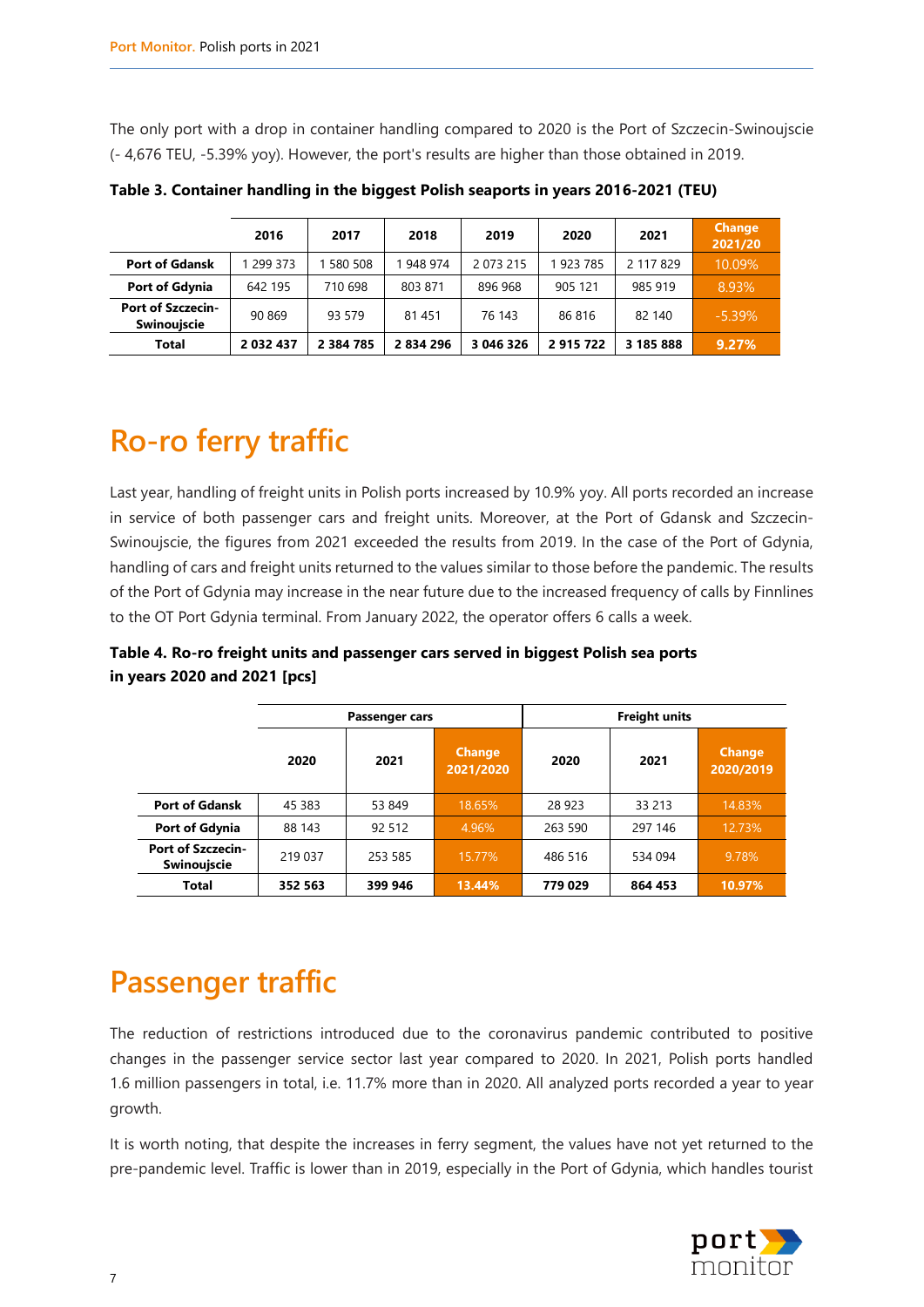traffic on the Gdynia-Karlskrona line. Last year, the port handled 35.9% fewer passengers than in 2019. Polish ports are not an isolated case - most ports in the Baltic Sea have not yet returned to their prepandemic values (including Helsinki, Tallinn and Gothenburg).

|                                      | 2016      | 2017      | 2018     | 2019      | 2020      | 2021      | <b>Change</b><br>2021/2020 |
|--------------------------------------|-----------|-----------|----------|-----------|-----------|-----------|----------------------------|
| <b>Port Gdansk</b>                   | 104 672   | 105 556   | 117 939  | 166 475   | 147 909   | 162 209   | 9.67%                      |
| <b>Port Gdynia</b>                   | 603 444   | 660 900   | 687 545  | 682 590   | 394 608   | 437 569   | 10.79%                     |
| <b>Port Szczecin-</b><br>Swinouiscie | 1 040 779 | 1 085 013 | 072 679  | 1 069 318 | 930 625   | 1 046 333 | 12.43%                     |
| Total                                | 1748895   | 1851469   | 1878 163 | 1918383   | 1 473 142 | 646 111   | 11.71%                     |

**Table 5. Regular passenger traffic in major Polish ports in 2016-2021 [passengers]**

# **Cruise traffic**

The past year brought an increase in the number of tourists and cruise ships in ports compared to 2020. However, the ongoing pandemic and the related restrictions have not allowed the market to rebuild and return to its pre-pandemic level. Only 13 cruisers were handled in the largest Polish port serving cruise vessels - the Port of Gdynia. In the Port of Szczecin-Swinoujscie, which also serve river cruisers traffic, despite the greater number of ship calls in 2020, fewer passengers were handled than in 2021 due to restrictions on the reduced number of passengers on board.

**Table 6. Cruise traffic in Polish ports in 2020 and 2021 [passengers]**

|                                          |         | <b>Tourists</b> |                            | <b>Calls</b> |      |                            |  |
|------------------------------------------|---------|-----------------|----------------------------|--------------|------|----------------------------|--|
|                                          | 2020    | 2021            | <b>Change</b><br>2021/2020 | 2020         | 2021 | <b>Change</b><br>2021/2020 |  |
| <b>Port of Gdansk</b>                    | 616     | 2 2 8 1         | 1 6 6 5                    | 6            | 9    | 3                          |  |
| Port of Gdynia                           | 72      | 26 254          | 26 182                     |              | 13   | 12                         |  |
| <b>Port of Szczecin-</b><br>Swinoujscie* | 5 6 5 0 | 6 7 9 2         | 1 1 4 2                    | 95           | 89   | $-6$                       |  |
| <b>Total</b>                             | 6338    | 35 3 27         | 28 9 89                    | 102          | 111  | 9                          |  |

\*including river cruisers